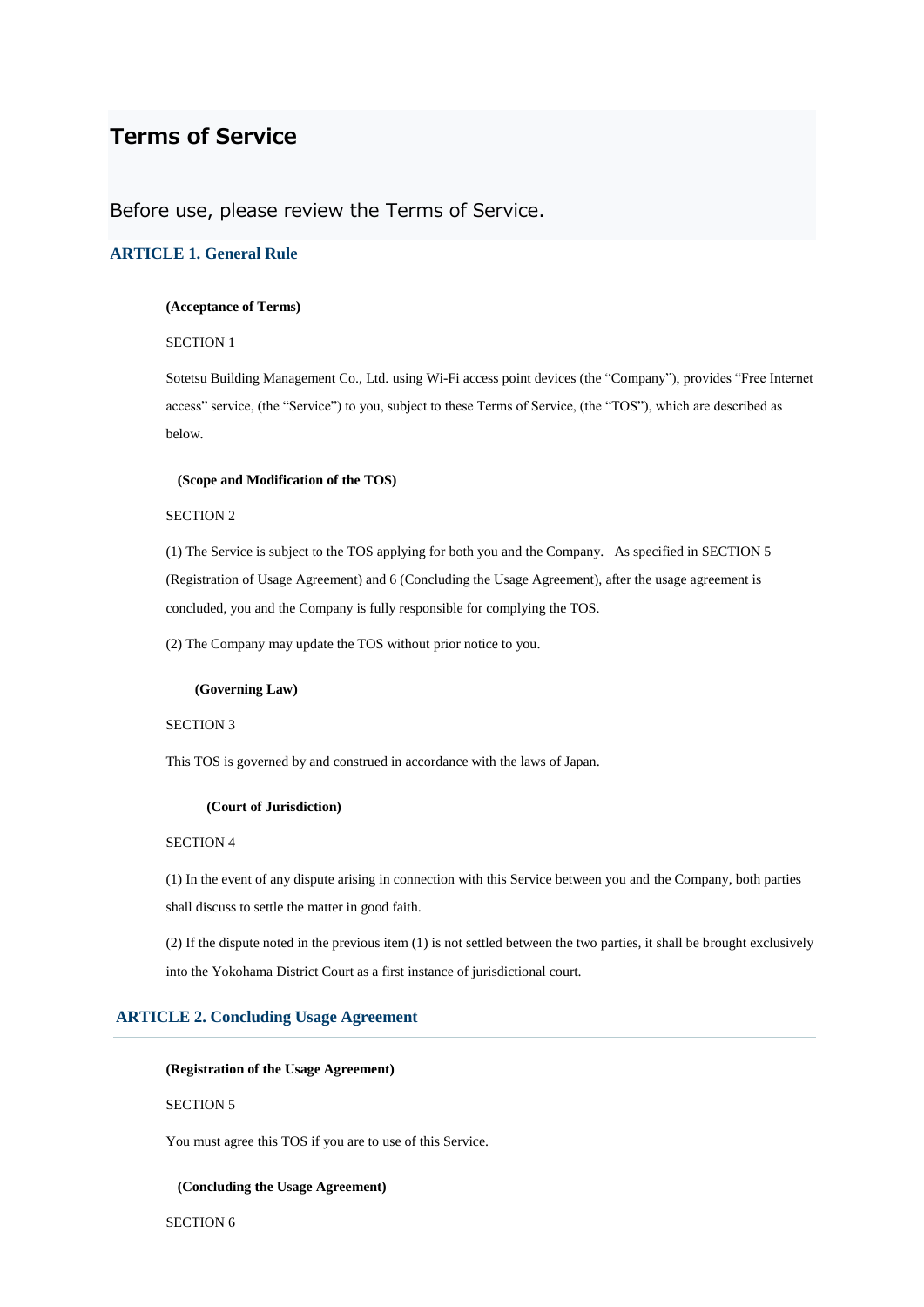You shall press "Continue to the Internet" button if you agree contents of the TOS. After you agree contents of TOS, and complete the registration, the usage agreement is concluded. Furthermore, under any circumstances, if you press "Continue to the Internet" button anyhow, you are subject to complete concluding the usage agreement regardless of any reason.

#### **(Condition of Usage)**

#### SECTION 7

You shall prepare a communication device and its software necessary to use the Service with your own responsibility and expense.

#### **(Restriction of Transfer)**

### SECTION 8

You are not allowed to transfer of rights to use this Service to any third party.

# **ARTICLE 3. SERVICES**

### **(Services to be Provided)**

### SECTION 9

(1) The Company provides this Service to you accordance with the TOS, and in the scope of which the TOS stipulates. Furthermore, if there arise other separate Terms of Use/Service (the "other TOS") presented by the Company or any third party in connection with using this Service, you shall agree and comply with the other TOS in addition to the "original" TOS.

(2) The Company may change a part of or the whole Service for any reason whatsoever without prior notification to you.

(3) The Company may pause or terminate the Service for any reason whatsoever without prior notification to you.

(4) In the event described at the previous items (2) and (3), the Company is not liable to any damage or loss incurred to you or any third party/person.

#### **(Usage for Information Provided by a Third Party)**

#### SECTION 10

You shall agree that any third party, who provides information through this Service, is fully responsible for all of its information, and the Company has no agreement regarding such information with you, thus is not responsible whatsoever with it.

### **(No Warranties for Information Provided by a Third Party)**

SECTION 11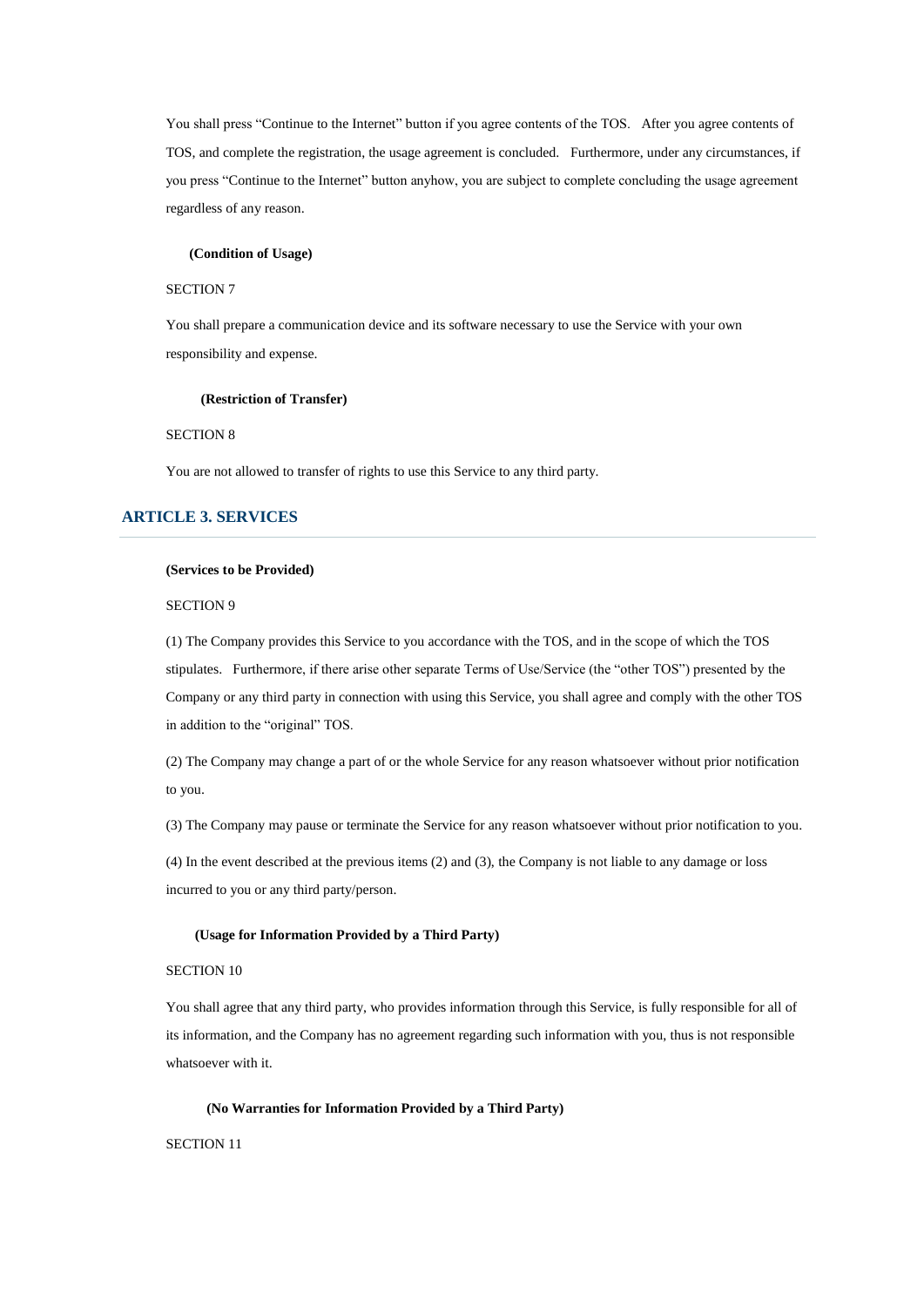(1) The Company does not warrant any of the products and services, which any third party provides, at

all. Moreover, the Company does not warrant any of information, which any third party provides, at all in terms of but not limited to completeness, accuracy, certainty, and usefulness.

(2) The Company does not take any responsibility whatsoever for information provided from any third party to you, in the event of any dispute arising between you and the third party, and the Company is not liable to pay any cost and compensation for loss or damage.

### **ARTICLE 4. Service Charge**

**(Usage Fee etc)**

SECTION 12

The Service is provided to you free of charge.

# **ARTICLE 5. Your Obligations**

### **(Prohibited Act)**

SECTION 13

You shall not carry out the following actions by using this Service:

- Any action that violates or may violate the Company's copyright and/or other rights;
- Any action that invades or may invade a third party's and/or the Company's property of assets and/or privacy;
- Any action that causes or may cause damage, loss or detriment to a third party and/or the Company;
- Any action that defame a third party and/or the Company;
- Any action that is decided by the Company to be offensive or may be offensive to public order and morals, such as but not limited to act of obscenity, prostitution, violence, act of savagery, and abuse, or any action to provide such offensive and immoral information to any third party;
- Criminal action or any action that causes or may cause criminal action;
- Election campaign or anything similar to its kind regardless or whether it is during elections period or not;
- Any action relating to sex entertainment and/or proselytization;
- Any action intended to acquire profit using this Service such as but not limited to re-selling or renting the Service;
- Creating pyramid finance scheme, and/or solicit into such scheme;
- Transmitting (harassing) e-mail that is soliciting, may be soliciting and/or distributing literature, advertisement, fraud information, and/or disgusting contents;
- Sabotaging a third party and/or the Company from receiving e-mail, requesting to forward chain mail, which may include pious rumors, or forwarding such e-mail by accepting the request;
- Impersonate or misrepresent to use the Service;
- Manipulating and/or deleting a third party's and/or the Company's information, which becomes accessible by using this Service;
- Providing or using harmful application/program such as but not limited to computer viruses in connection with or relating to the Service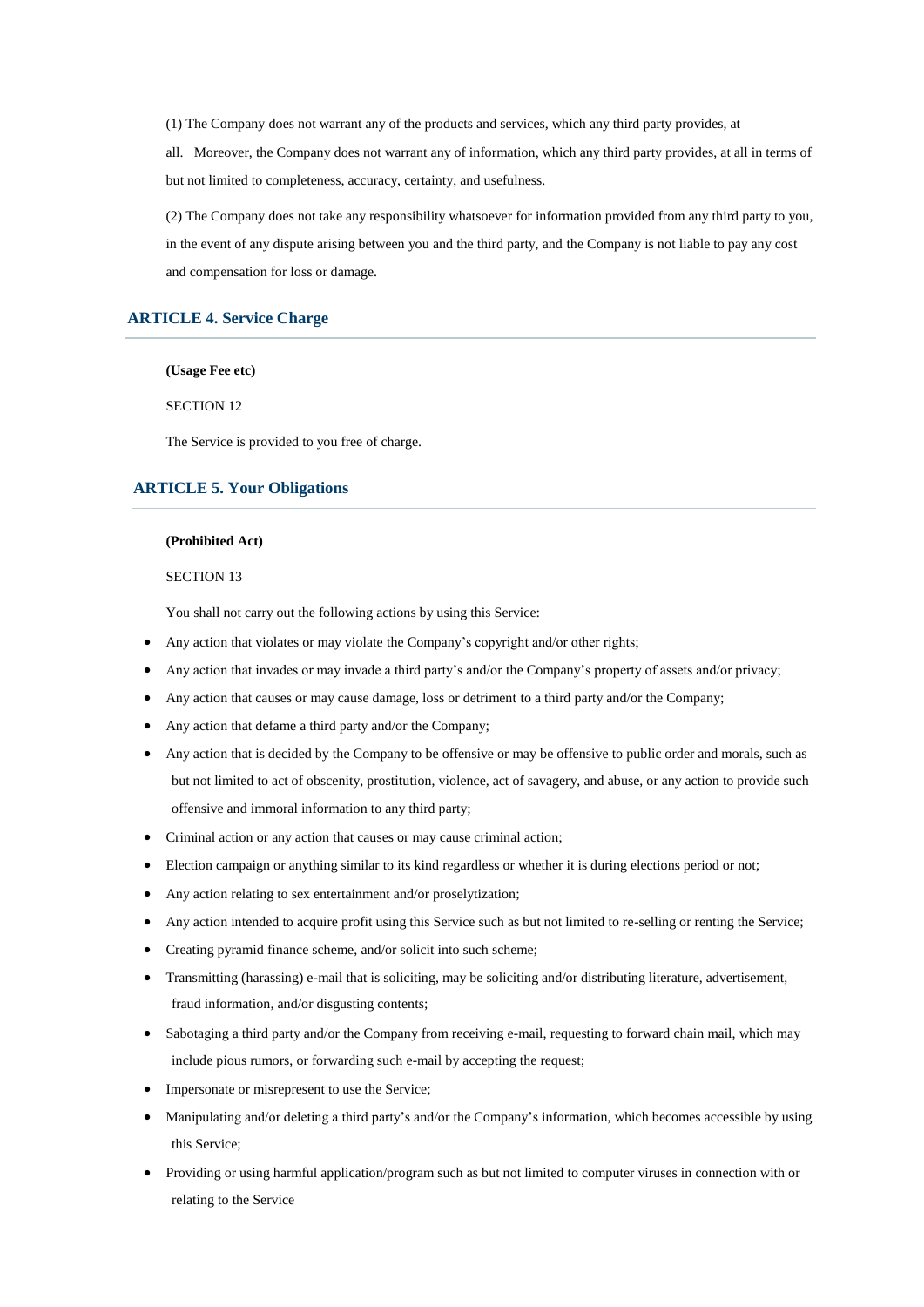- Any action which is harassing and/or detrimental to a third party and/or the Company, or any action that may interfere the operation of the Service and/or the Service itself.
- Using this Service in such manner that causes serious disruption to other direct and/or indirect Service users
- Any other action that is or may be unlawful
- Any other action that is decided by the Company to be inappropriate

### **(Principles of Self-Responsibility)**

### SECTION 14

(1) If you have committed an action defined in SECTION 13 to cause damage or loss to a third party and/or the Company, you shall take its liability including but not limited to compensation of damage or loss caused by such action, and shall not inflict the Company by all means, whether you have or have not been taken your grants away to use the Service.

(2) When suffering a loss or damage or assuming liability by uploading or downloading information using this Service, you shall try to settle on your own responsibility, and shall not claim anything or give any trouble to the Company.

### **(Proprietary Rights)**

### SECTION 15

All programs, software, services, procedures, trademarks, and trade names, all of which make up the Service, other services provided by third parties, and all the technologies, which enable the Service and its related services are the properties of the Company or the aforementioned parties.

#### **(Copyrights)**

### SECTION 16

(1) Based on copyright law, you shall not use any information acquired through this Service without getting approval from the copyright holders, in any manner, except for the personal use stipulated by copyright law.

(2) You shall not let any third party use or release the information or files provided through this Service without getting approval from the copyright holders in any manner.

(3) In the event of any dispute arising out by breaching of this SECTION, you shall take care to settle the matter on your own cost and responsibility while indemnify and hold the Company harmless from such matter.

### **ARTICLE 6. Obligations**

#### **(Protection of User Information)**

### SECTION 17

Personal information, acquired through the registration of the Service or during usage of the Service, will be kept by [Nippon Telegraph and Telephone East Corporation](https://www.ntt-east.co.jp/en/copyright/) and used for authentication when subscribers use the service. Foregoing information shall be managed appropriately according to the privacy policy of Nippon [Telegraph and Telephone East Corporation.](https://www.ntt-east.co.jp/en/copyright/)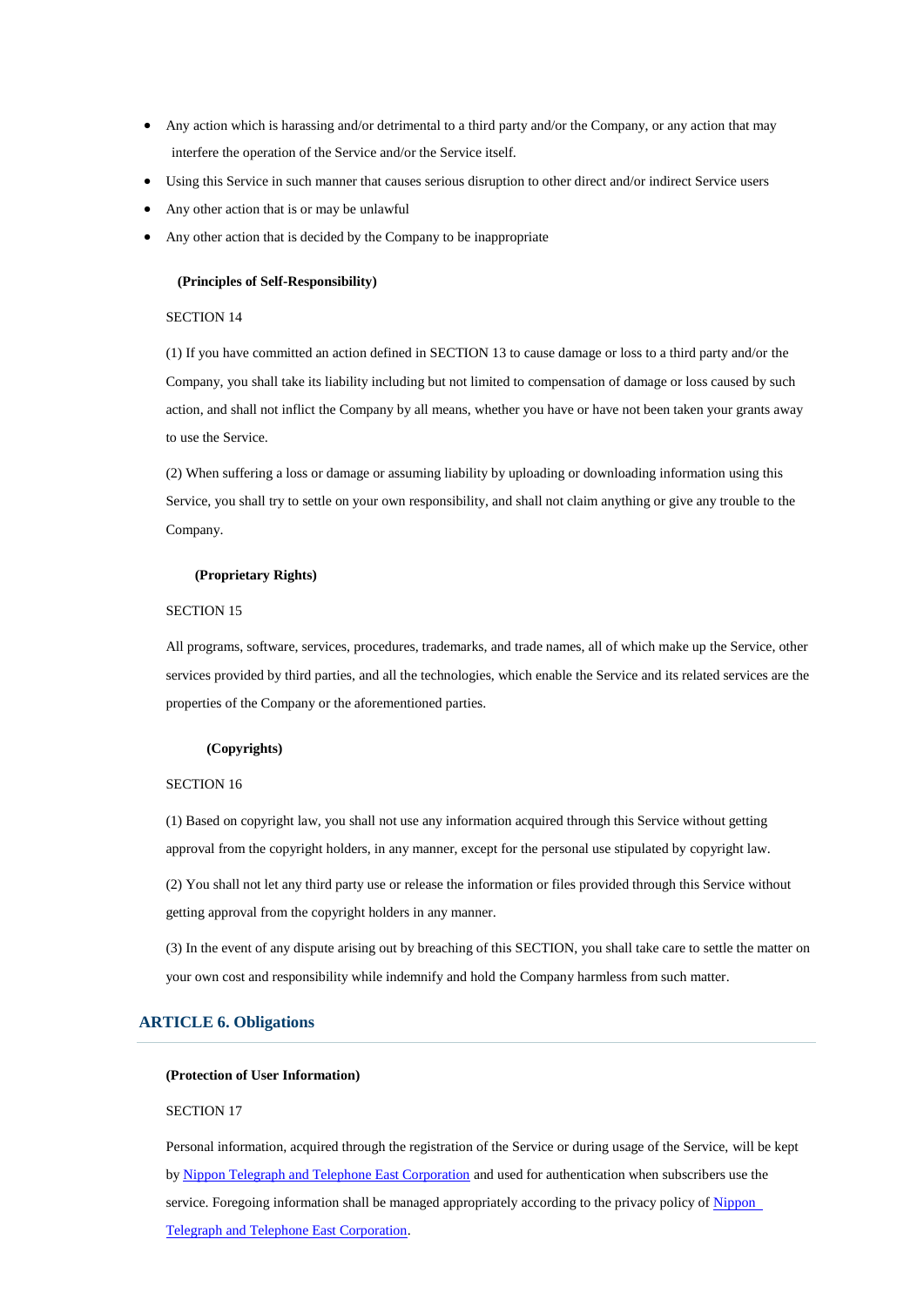Please refer to the URL below for the [Nippon Telegraph and Telephone East Corporation'](https://www.ntt-east.co.jp/en/copyright/)s privacy policy. https://www.ntt-east.co.jp/en/policy/

### **(Suspension and Termination of Usage of the Service)**

### SECTION 18

The Company may, without prior notice, immediately suspend or terminate your usage of the Service:

- if it becomes clear that you have registered with false information;
- if you commit one or more of the prohibited actions defined in SECTION 13 (Prohibited Act);
- if you sabotage the Service regardless of any method;
- if you violate any of provisions stipulated at the TOS;
- if your usage for the Service is decided to be inappropriate by the Company;

#### **(Termination or Suspension of the Service)**

#### SECTION 19

(1) The Company may terminate or suspend the Service operation:

- when system maintenance takes place whether periodically or emergently, or an excusable event such as but not limited to system failure occurs;
- when the Service cannot be operated and provided due to an emergency or disaster such as but not limited to war, rebellion, mayhem, labor dispute, earthquake, volcano eruption, flooding, tsunami (seismic sea wave caused by earthquake), fire, or electric power failure;
- when government restricts or orders to stop the Service, or other telecommunication companies etc. terminate or suspend their services; and/or
- when the Company decides that pausing the Service is necessary due to the operational reasons.
	- (2) The Company shall give prior notice before suspending or terminating the Service described at the above item

(1), except under those emergency and excusable situations.

(3) The Company is not liable to any loss or damage incurred to you or any third party by terminating or suspending the Service

### **(Data deletion, restrictions on use of telecommunications services, etc.)**

# SECTION 20

(1) If the user under contract acts in any of the ways specified under SECTION 13 (Prohibited actions), or contravenes the terms of this agreement, or does not abide by the Company's notices or instructions, or if the Company otherwise deems it necessary, the Company may take either of the measures specified in the following subsections, or take steps combining elements of both measures.

- When the Company deems it necessary for the proper management of its services or the like, it may restrict the bandwidth allotted for the telecommunications services which the user under contract is using as specified by the Company.
- The Company may temporarily suspend or terminate use of the services provided to the user under contract.